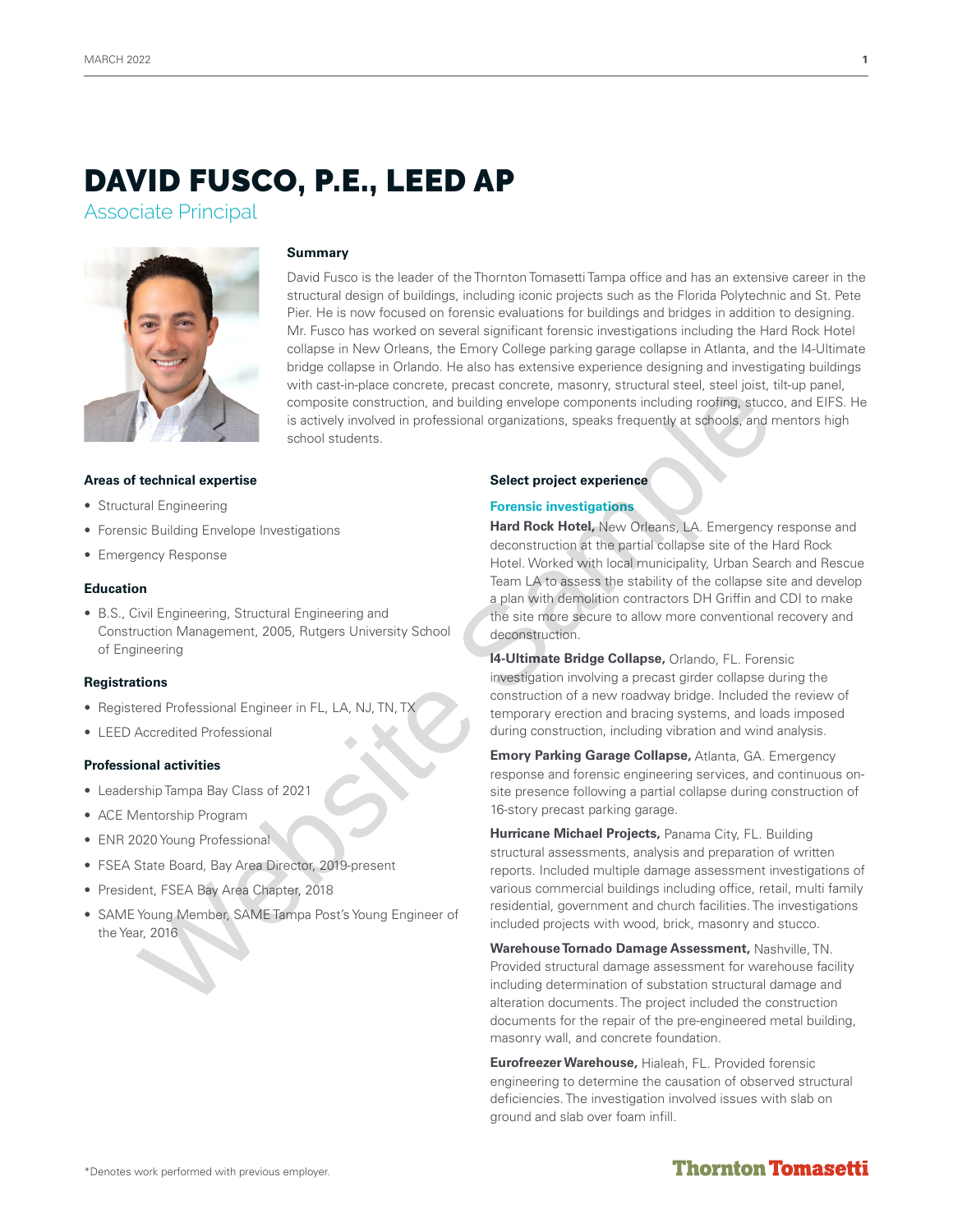### DAVID FUSCO, P.E., LEED AP

### **Structural design**

**St. Petersburg Pier,** St. Petersburg, FL.\* New iconic pier featuring a tram stop, welcome and event plaza, cultural grove, interactive water play, coastal thicket walk, playground, changing room, sea grass habitat, tilted lawn and lawn bowl, kayak and paddle boathouse, environmental centers, overlook bar and grill, water lounge, fishing pier and bait shack.

**Florida Polytechnic University Innovation,** Science and Technology Building, Lakeland, FL. World renowned architect, Santiago Calatrava designed, two-story building providing classrooms and laboratories, a large central atrium and several outdoor assembly spaces.

**University of Pennsylvania Health System,** Fisher Translational Research Center, Philadelphia, PA. Structural design of a 530,000-square-foot research tower accommodating two vivarium floors and five interdisciplinary research laboratory floors. The facility meets industry-standard vibration criteria. The fast-track project expected to receive LEED silver rating. ms and laboratories, a large central atium and several<br>
suspend to disterber of structural engineer. Fit, resp. For the sample of the sample of the sample of the sample of the sample of the sample of the sample of the samp

### **Building envelope design and repair**

**Colonial Elementary School,** Fort Myers, FL.\* Mechanical equipment room addition, Ft. Myers, FL. Structural and exterior envelope design including design of masonry wall, steel joists roof, and specifications for stucco finish.

**Residential Project,** Lakewood Ranch. Investigation of water intrusion through intersection of balcony and stucco clad wall. The project included the conceptual repair protocol of the wood framing and stucco damage.

**Warehouse project,** Pinellas Park. Damage assessment of warehouse building after tornado event. The project included the conceptual repair protocol of the standing seam roofing system.

### **Sworn testimony**

### **Trials**

Glenn Renwick and Deborah Renwick v. Murray Homes LLC d/b/a Murray Homes and Stephen J. Murray, regarding dispute over structural modifications to components and cladding of an existing condominium building. November 3, 2021.

### **Depositions**

Glenn Renwick and Deborah Renwick v. Murray Homes LLC d/b/a Murray Homes and Stephen J. Murray, regarding dispute over structural modifications to components and cladding of an existing condominium building. May 19, 2021.

Campus Gators Property Owner, LLC v. Beal Derkenne Construction, LLC, et al, regarding alleged construction defects involving stucco finish over wood framed walls. April 21, 2021.

### **Litigation**

JW Marriott Bonnet Creek, Orlando, FL, regarding litigation support for defense of general contractor for partial failure of 7th floor slab and shoring during construction. The investigation of the hotel building included review of concrete shear walls, post tensioned slabs, and temporary shoring systems.

Summer Key Condo, Jacksonville, FL, regarding litigation support for defense of stucco subcontractor for alleged construction defects related to stucco installation.

Sanford Gateway Condominium, Orlando, FL, regarding litigation support for defense of structural engineer.

Bahama Bay II Condominium, Kissimmee, FL, regarding litigation support for defense of insurance company for alleged structural damage to multiple buildings related to a sinkhole. The investigation included evaluation slab on grade, wood framedwalls with stucco.

Valdivia / Olympus vs. Danco Roofing, Tampa, FL, regarding litigation for insurance company subrogation.

Confidential university project, Tampa, FL, regarding litigation support for defense of architect standard of care as it relates to structural deficiencies.

Toscano Condominium, Miami, FL, provided non-testifying expert services such as review of documents, attendance at destructive testing, analysis, and preparation of written reports. Issues involved concrete basement walls and post-tension slabs with stucco.

Palma Bella Condominium Association Inc. vs. W.G. Yates & Sons Construction Company and DMC Real Estate Development, Tampa, FL, regarding litigation support for defense of PT contractor.

### **Select papers, lectures and publications**

"BIM: Useful tools and Key Legal Considerations" Construction Law Institute Conference, March 2022 (co-presenter)

"OSHA Inspections and Forensic Engineering" Florida Transportation Builders Association Conference, January 2022 (co-presenter)

"High Stakes Inspections: Forensic Engineering" Ogletree Deakins Safety Symposium, December 2021 (co-presenter)

"When Tragedy Strikes: Managing an OSHA Inspection and the Aftermath" Hillsborough County Bar Association, September 2021 (co-presenter)

"Structural Engineering Challenges in Coastal Environments" University of Central Florida Graduate Students, May 2021 (co-presenter)

"Structural Engineering" ACE Mentor Program, 2021, 2019, 2018 (presenter)